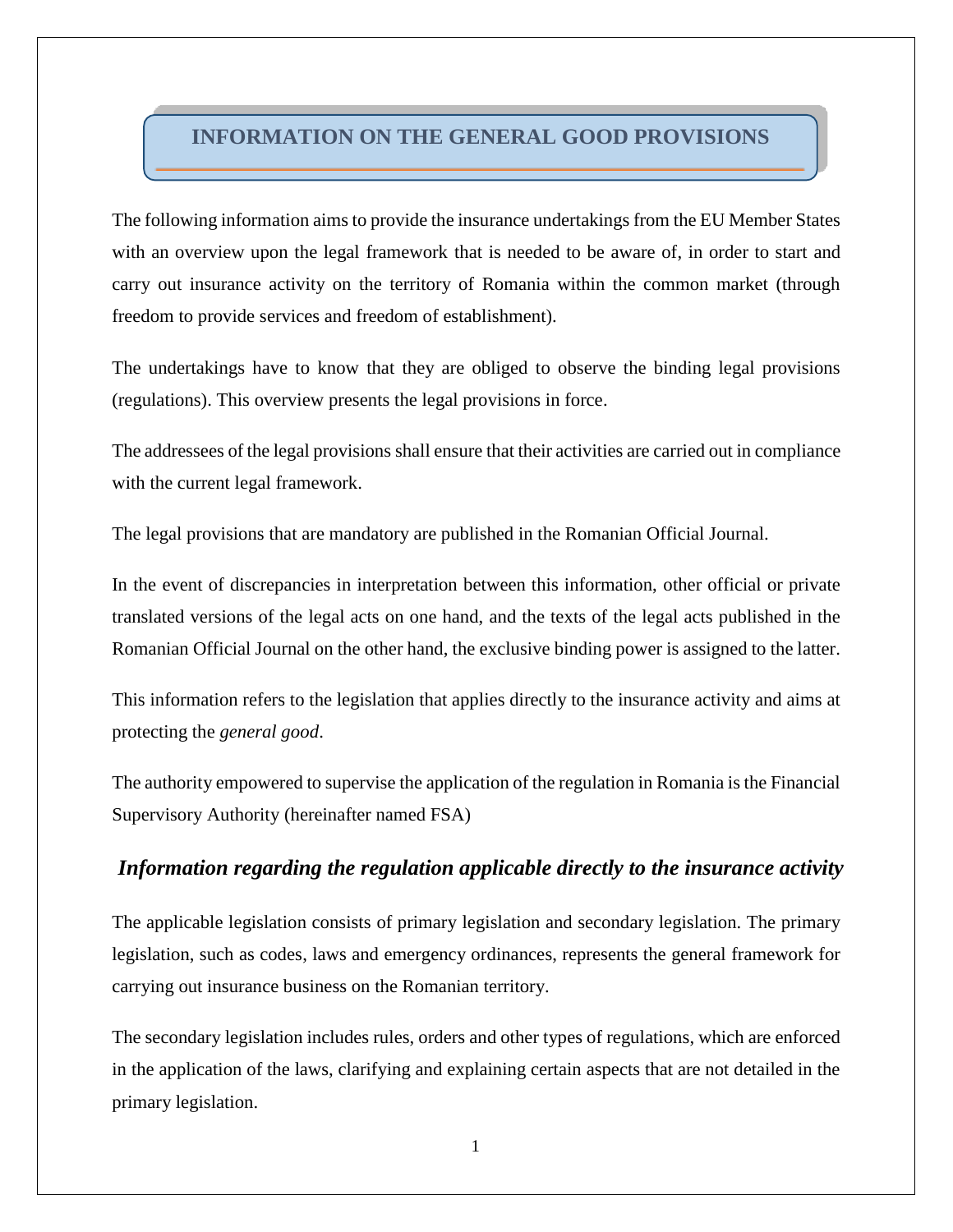# *Insurance legislation*

The primary legislation is represented by the following acts:

*- [Law no. 237/2015 on the authorisation and supervision of](http://asfromania.ro/en/legislation/sectorial-legislation/insurance-reinsurance-market/primary-legislation-csa/4739-law-no-237-2015) the insurance and [reinsurance](http://asfromania.ro/en/legislation/sectorial-legislation/insurance-reinsurance-market/primary-legislation-csa/4739-law-no-237-2015) business;*

*- Law no. 132/2017 on the compulsory insurance against civil liability for damages to third parties caused by vehicle and tram accidents;*

*- Law no. 236/2018 on the distribution of insurance.*

#### **Transpositions of EU Directives**

| <b>Romanian Laws (primary legislation)</b>                                                                                                                  | <b>Directives</b>                                                                                                                                                                            |
|-------------------------------------------------------------------------------------------------------------------------------------------------------------|----------------------------------------------------------------------------------------------------------------------------------------------------------------------------------------------|
| Law no. $237/2015$ on the authorisation and<br>supervision of the insurance and reinsurance<br>business                                                     | Directive 2009/138/EC on the taking-up and<br>pursuit of the business of Insurance and<br>Reinsurance (Solvency II)                                                                          |
| no. 132/2017<br>on the<br>compulsory<br>Law<br>insurance against civil liability for the damage<br>to third parties caused by vehicle and tram<br>accidents | Directive 2009/103/EC relating to insurance<br>against civil liability in respect of the use of<br>motor vehicles, and the enforcement of the<br>obligation to insure against such liability |
| Law no. $236/2018$ on the distribution of<br>insurance                                                                                                      | <b>Directive</b><br>2016/97/EC<br>$\alpha$<br>insurance<br>distribution                                                                                                                      |

*Insurance contract*

The contractual terms and fees for non-life and life insurance and the information to potential contracting parties prior to the conclusion of the insurance contract are provided by articles 103 - 109 of the *Law no. 237/2015*.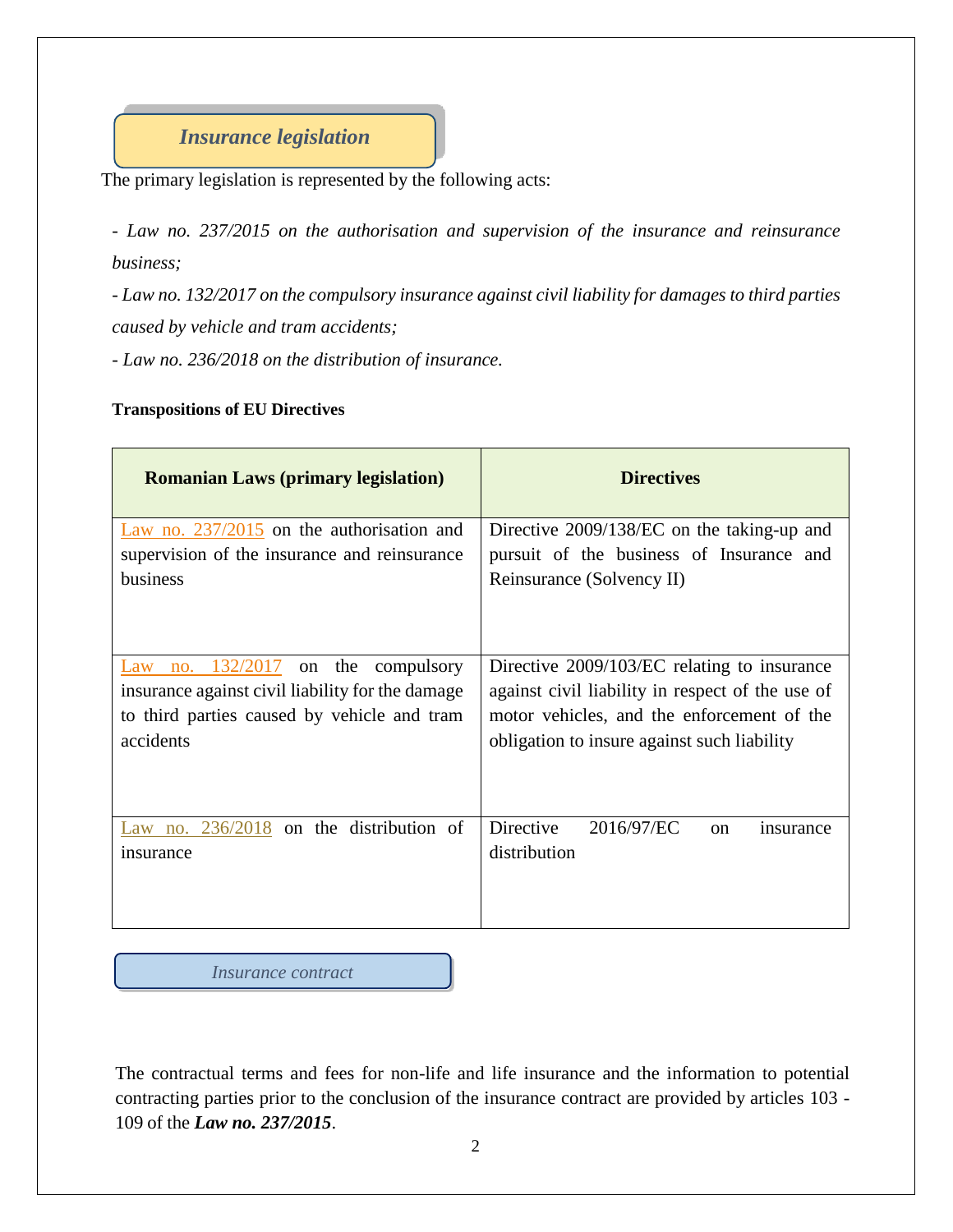As regards non-life insurance, the mentioned articles include provisions regarding:

1. the compliance with the specific legislation;

2. the law applicable to the contract;

3. information on the insurance undertaking;

4. information on the way the complaints are handled;

5. information on the representative, where the contract is concluded on the right of establishment or the freedom to provide services

As regards life insurance, the articles include provisions regarding:

1. information on the insurance undertaking;

2. the language in which the information should be presented;

3. information on the insurance contract (definitions, exclusions, validity, rights of the parties, payments methods, procedures to resolve potential disputes, suspension or termination methods etc.);

4. information on the premiums related to each benefit, both main and additional;

5. the calculation and distribution methods of bonuses and amounts representing the profitsharing;

6. the total surrender value, the decreased insured amounts;

7. information on the nature of assets, definition of the units to which benefits for life insurance are linked and investment fund annuities, simulation on the evolution of the value of the policyholder's account;

8. information on the way the complaints are handled;

9. the law applicable to the contract and the right to take legal proceedings.

The provisions of the Law no. 237/2015 and Law no. 236/2018 are supplemented by the provisions of *[Rule no.22/2021](https://asfromania.ro/files/Asigurari/norme/2019/Norma%2019_2018%20%20%20_MoF.pdf) on the distribution of insurance***.**

*Right of establishment (FOE)*

#### **1. Insurance undertakings**

According to *Directive 2009/138/EC on the taking-up and pursuit of the business of Insurance and Reinsurance (Solvency II),*

1. **insurance undertakings authorised by competent authorities** of the Member States shall be entitled to carry out insurance business in Romania under the right of establishment (through a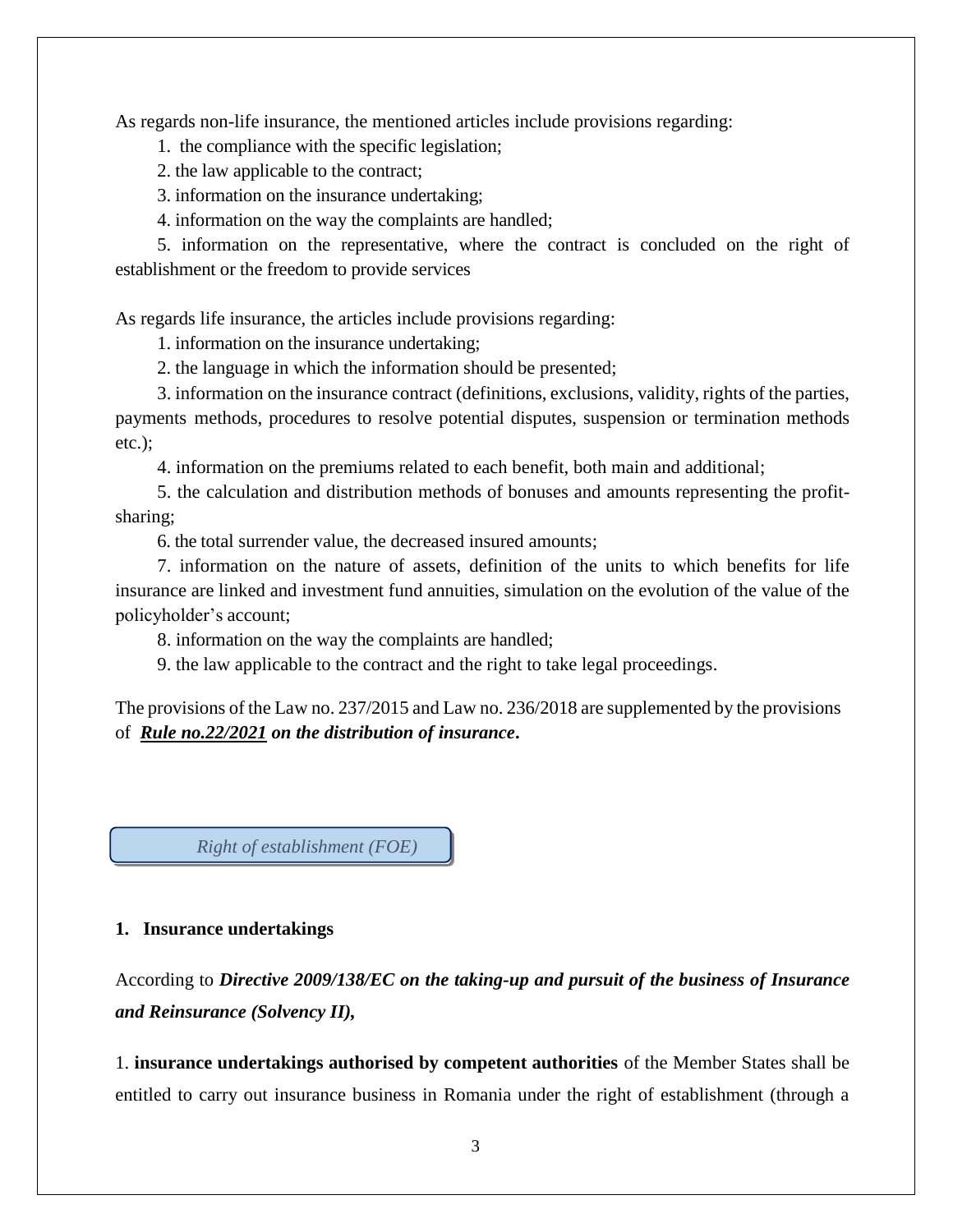branch), subsequent to a notification procedure, where the competent authorities notify FSA;

2. **the notification** includes the address of the branch, information about the mandated person, the organisational chart, the business plan for the branch, the confirmation that SCR and MCR are complied with and the proof that the undertaking is a member of the national bureau (BAAR).

3. **FSA cooperates with the competent authorities of the other Member States through exchanges of information regarding the notified insurance undertakings.** 

The requirements regarding the professional qualification of the Romanian insurance intermediaries and their continuous professional training are detailed in art. 3-5 of **[Rule](https://www.asfromania.ro/uploads/articole/attachments/6214ee4a61bb9947467698.pdf)** *[no.23/2021](https://www.asfromania.ro/uploads/articole/attachments/6214ee4a61bb9947467698.pdf) regarding the professional training of the persons involved in the distribution activity*.

*This regulation also applies to foreign insurance undertakings* pursuing activity in Romania **when they collaborate with local insurance intermediaries and insurance ancillary intermediaries,** who are to be registered or are already registered as secondary intermediaries in the RIS – Romanian Registry of Secondary Intermediaries (referred to art.6 of the **[Rule no.](https://www.asfromania.ro/uploads/articole/attachments/621501179a40c016654046.pdf)  [22/2021](https://www.asfromania.ro/uploads/articole/attachments/621501179a40c016654046.pdf)** on the distribution of insurance).

**Similar to the Romanian insurance undertakings, during the collaboration with locals, insurance intermediaries and ancillary insurance intermediaries**, the notified undertakings are responsible for their distribution activities and verify the compliance of all conditions of registration **including those regarding the professional training (qualification and/or continuous training).**

The secondary intermediaries' registrations conditions are stipulated in the art. 14-16 of the Rule no. 22/2021 on the distribution of insurance.

 According to art. 46 of Rule no. 22/2021, the insurance undertakings operating under FOE in RO shall send periodical reports on insurance distribution activities: number of employees involved directly in distribution, number of insurance contracts distributed by these employees, number of insurance contracts commercialised through electronic means (if any), number of local collaborators involved in insurance distribution and the insurance contracts distributed by them.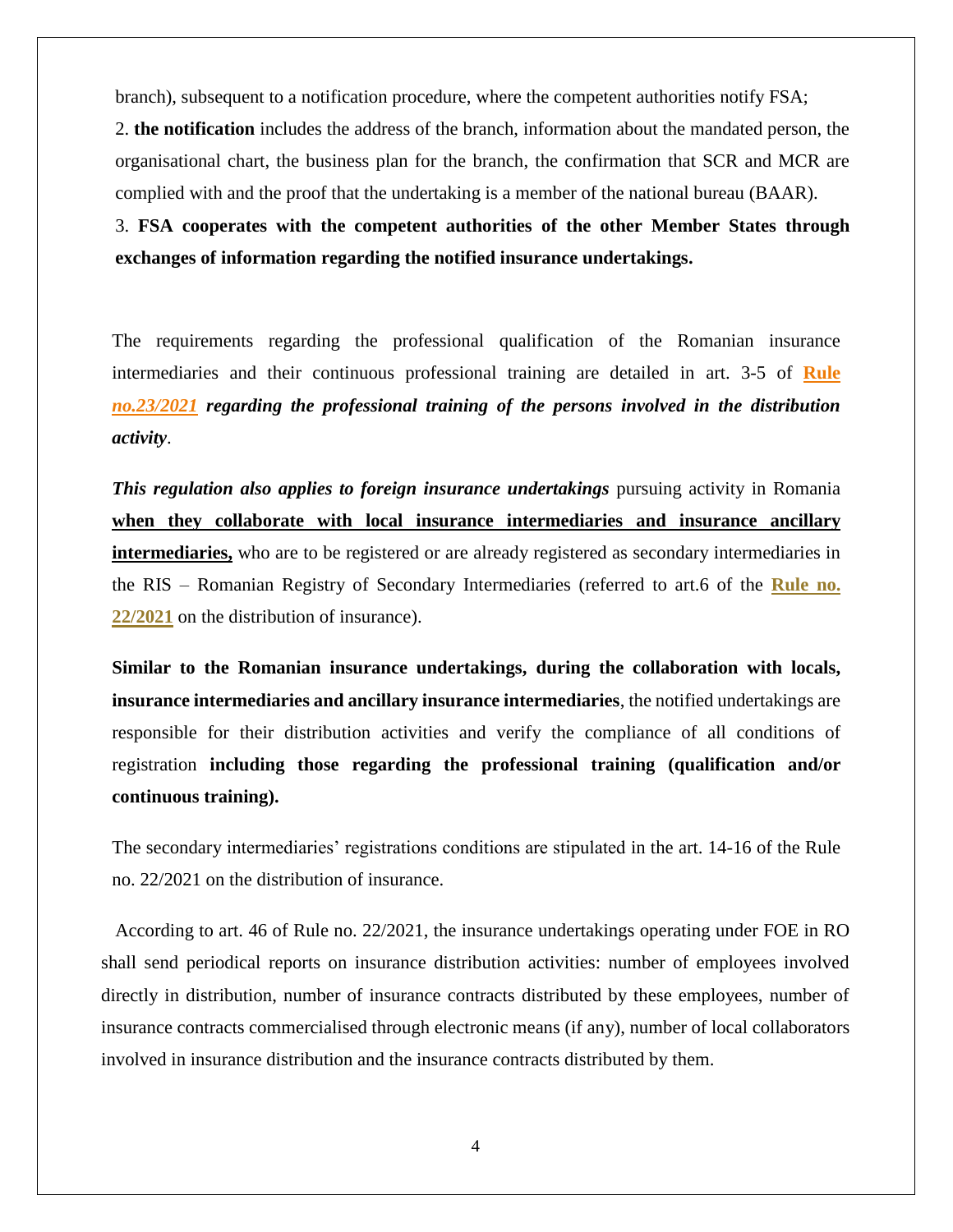#### **Financial reports**

In accordance with Rule no.  $41/2015$  approving the accounting regulations concerning the separate and consolidated annual financial statements of the entities pursuing the insurance and/or reinsurance business, the branches have the obligation to report annually to ASF accounting information.

**[Regulation no.13/2019](https://www.asfromania.ro/uploads/articole/attachments/611e70f051df8901531527.pdf) on the establishment of measures to prevent and fight against money laundering and terrorist financing through financial sectors supervised by the FSA** provides for standard, simplified and supplementary customer due diligence measures as regards high risk clients, record keeping and reporting requirements, and sanctions for not complying the legal provisions.

#### **Petitions received by FSA**

According to Rule **[No. 18/ 2017](https://asfromania.ro/files/ENGLEZA/legislation/insurance/Norma%2018_2017%20-solutionare%20a%20petitii_EN.pdf) on the procedure for the settlement of petitions regarding the activity of insurance and reinsurance companies and insurance brokers**, FSA receives complaints irrespective of whether the complaints involve national insurance undertakings, Intermediaries, Ancillary Intermediaries or insurance undertakings, Intermediaries or Ancillary Intermediaries from different Member States who have notified their insurance distribution activities on the Romanian territory.

ASF cooperates with other national competent authorities from the Home Member States of those reported entities in order to communicate a response to the claimants.

#### **2. Insurance intermediaries and ancillary insurance intermediaries**

According to the provisions of *Directive 2016/97/EC on insurance distribution (IDD)***, any insurance intermediary or ancillary insurance intermediary** that has been registered by a competent authority of an EU Member State shall be entitled to carry out insurance distribution business on the territory of Romania under the right of establishment, after the competent authority notifies FSA.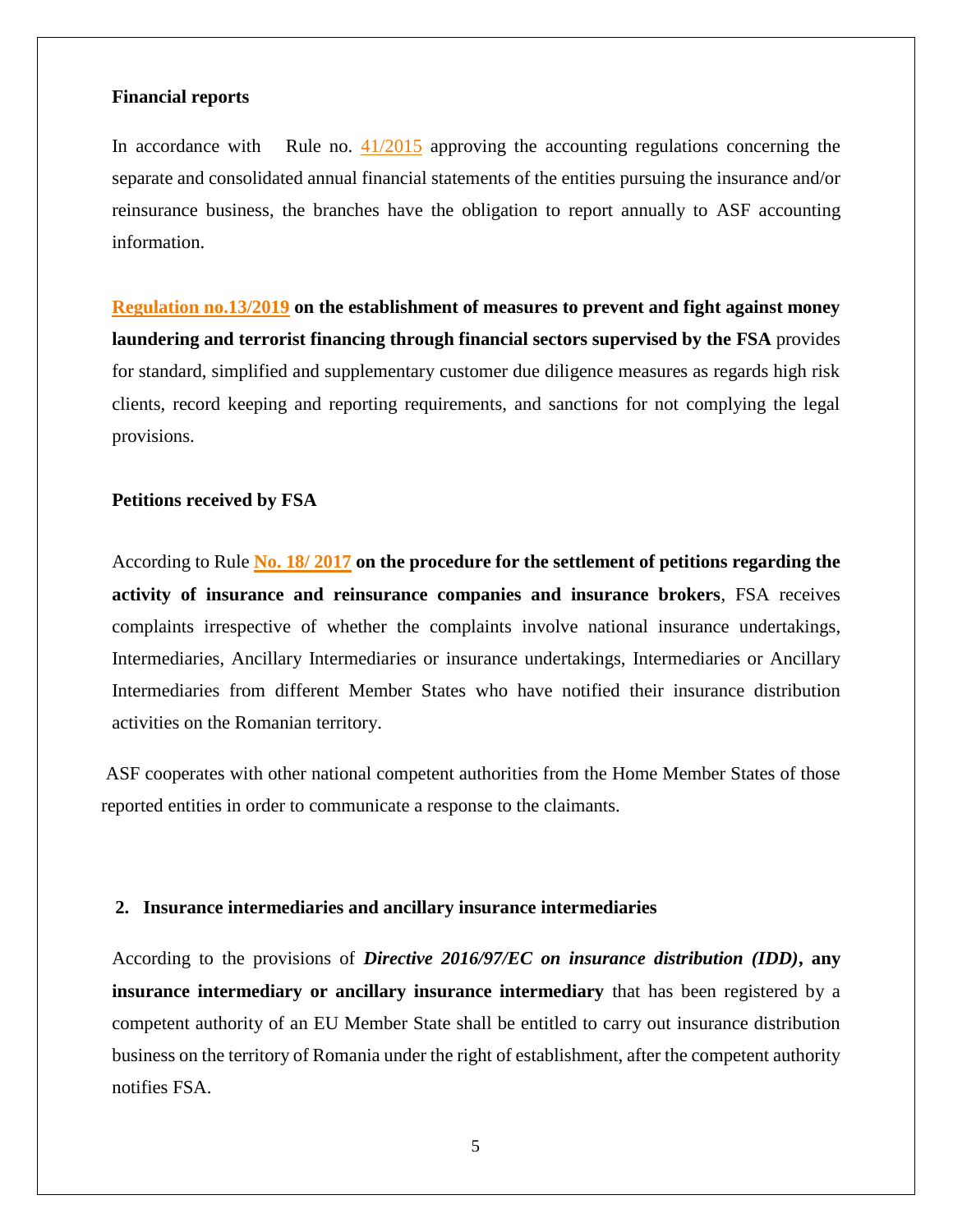Chapter VI of the **Law no. 236/2018** stipulates the conditions that shall be fulfilled by local insurance intermediaries or ancillary insurance intermediaries who intends to carry on business within the territory of another Member State (art. 21, art. 23(2)), also by foreign entities who intends to carry on business within the Romanian territory (art. 22, art. 23 (1) and (3)) and the methods of notification and communication of information between notified entities and the authorities of Home and Host Member States.

The notification of a local insurance intermediary or ancillary insurance intermediary to FSA contains:

- name/address of the intermediary or ancillary intermediary and, if applicable, the registration number;

- the category of intermediary and, where applicable, the name of any insurance or reinsurance undertaking represented;

- the relevant classes of insurance, if applicable;

- the address in RO from which documents may be obtained and the name of any person responsible for the management of the branch or permanent presence;

- any other information, if FSA considers necessary, for reasons of consumer protection.

**The above information is also mandatory to be sent to the competent authority of Home Member State by any insurance intermediary or ancillary insurance intermediary registered in another Member State who intends to carry out insurance distribution business on the territory of Romania under the right of establishment.**

The detailed information to be provided by the competent authority of the Home Member State of the notified intermediary to FSA are stipulated in the art.48 and art. 51 of Rule [no 22/2021](https://www.asfromania.ro/uploads/articole/attachments/621501179a40c016654046.pdf) on the distribution of insurance.

The requirements regarding the professional qualification of the Romanian insurance intermediaries and their continuous professional training are described in art. 4-6 of *[Rule no.23/2021](https://www.asfromania.ro/uploads/articole/attachments/6214ee4a61bb9947467698.pdf) regarding the professional training of the persons involved in the distribution activity* .

**This regulation applies to foreign insurance brokers pursuing activity in Romania, when they collaborate with local insurance intermediaries and/or ancillary insurance intermediaries** registered or are to be registered as secondary intermediaries in RIS – Romanian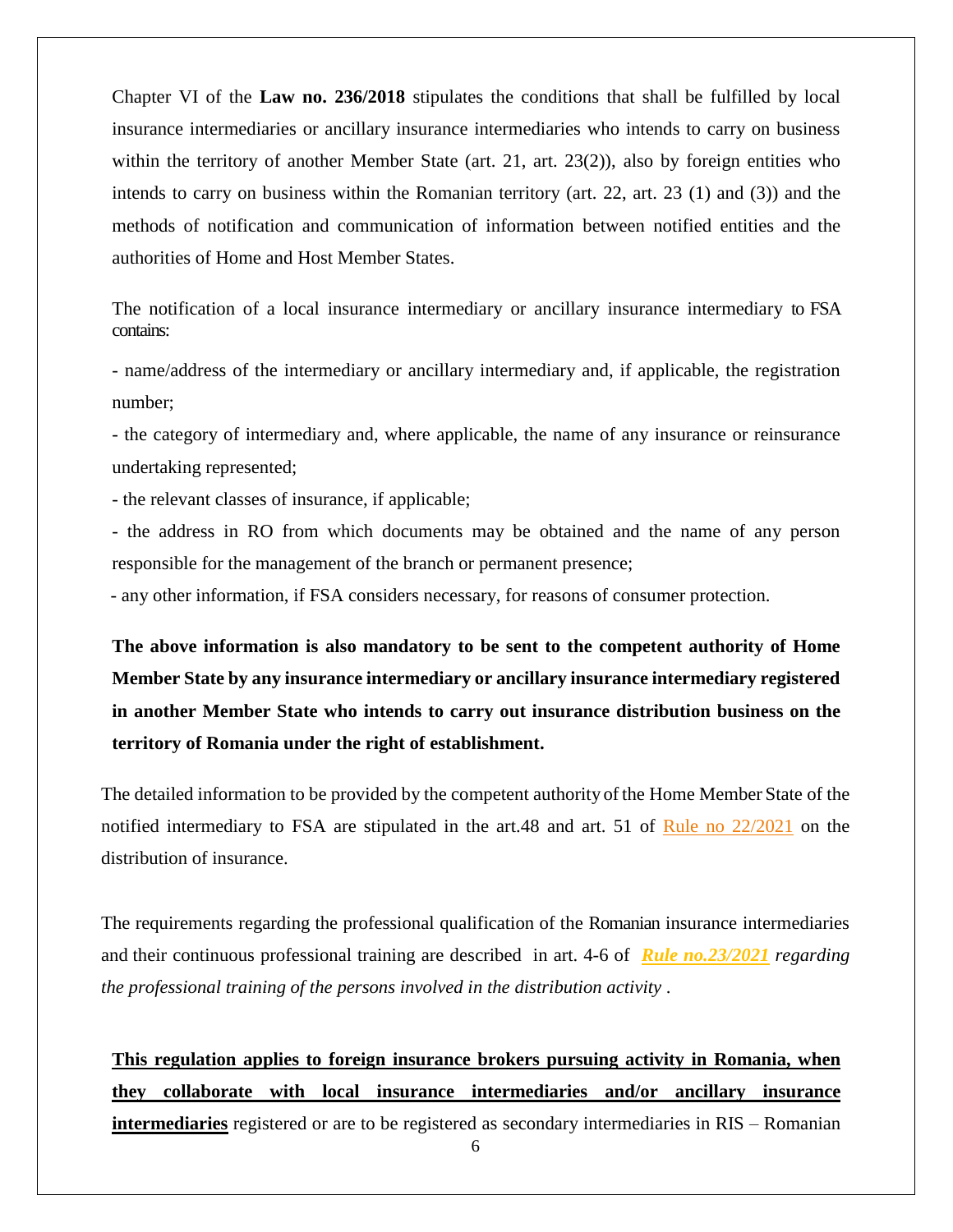Registry of Secondary Intermediaries (referred to in art.6 of the [Rule no. 22/2021](https://www.asfromania.ro/uploads/articole/attachments/6214ee4a61bb9947467698.pdf) on the distribution of insurance).

**Similar to the Romanian insurance brokers, during the collaboration with locals, the notified brokers** are responsible for the activity of the secondary intermediaries and verify the compliance of all conditions of registration **including those regarding the professional training (qualification and/or continuous training).**

The registration conditions for secondary intermediaries are stipulated in the art. 14-16of Rule no 22/2021 on the distribution of insurance.

 According to *art. 26 (9) of Rule no. 22/2021*the insurance brokers operating under FOE in RO shall send periodical reports on insurance distribution activities: the identities of the collaborators: local and foreign insurance undertaking, the insurance classes related to the insurance contracts distributed, the value of the insurance premium, including those premium from the co-manufacturing, where applicable.

**[Regulation no.13/2019](https://www.asfromania.ro/uploads/articole/attachments/611e70f051df8901531527.pdf) on the establishment of measures to prevent and fight against money laundering and terrorist financing through financial sectors supervised by the FSA** provides for standard, simplified and supplementary customer due diligence measures as regards high risk clients, record keeping and reporting requirements, and sanctions for not complying the legal provisions.

#### **Petitions received by ASF**

According to **Rule [no. 18/ 2017](https://asfromania.ro/files/ENGLEZA/legislation/insurance/Norma%2018_2017%20-solutionare%20a%20petitii_EN.pdf) on the procedure for the settlement of petitions regarding the activity of insurance and reinsurance companies and insurance brokers**, FSA receives complaints irrespective of whether the complaints involve national insurance undertakings, Intermediaries, Ancillary Intermediaries or insurance undertakings, Intermediaries or Ancillary Intermediaries from different Member States who have notified their insurance distribution activities on the Romanian territory.

 FSA cooperates with other national competent authorities from the Home Member States of those reported entities in order to communicate a response to the claimants.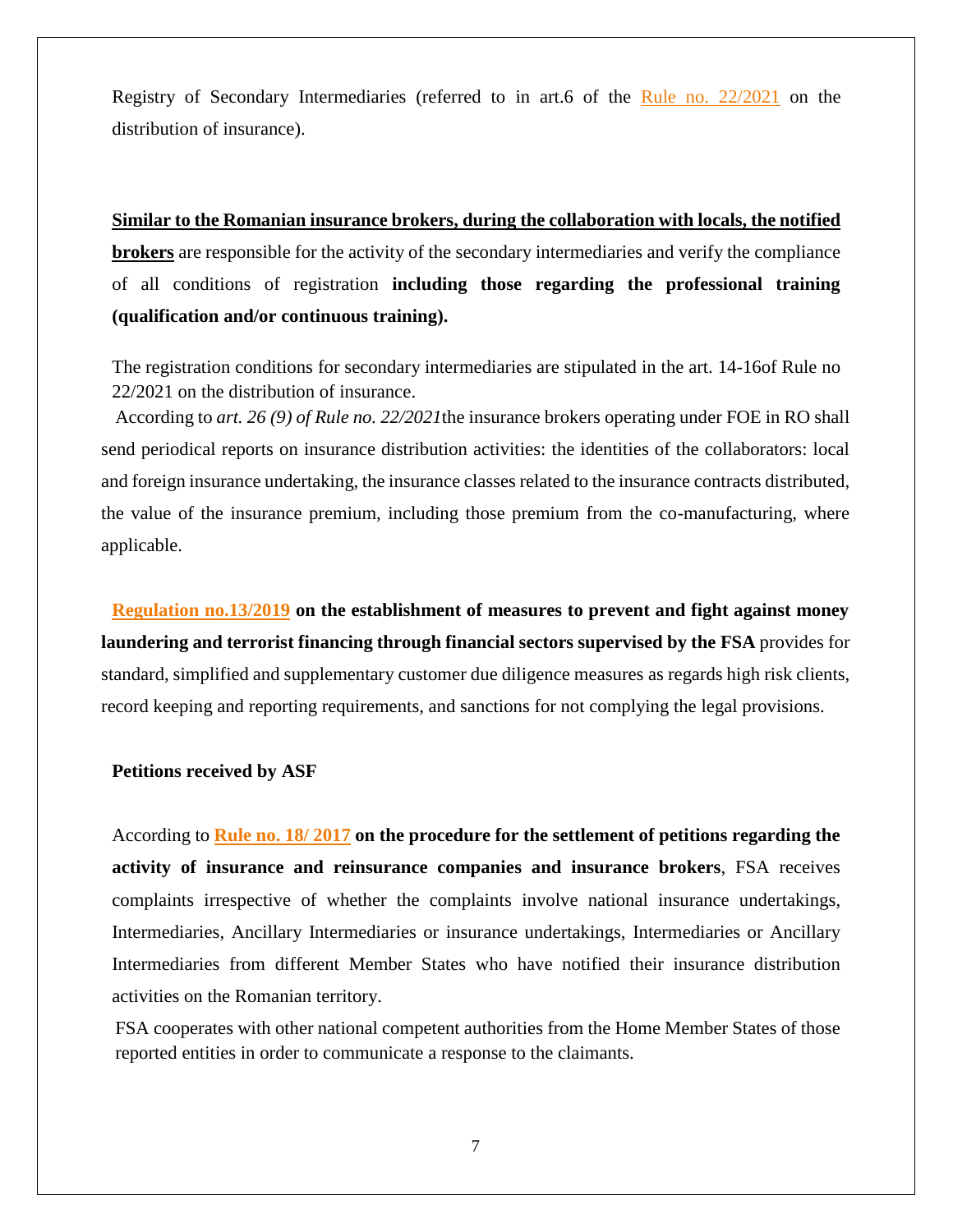#### **Financial reports**

 The insurance brokers from EU Member State carrying out insurance distribution through FOE on the Romanian territory shall comply with the Rule [no. 36/2015](https://asfromania.ro/uploads/articole/attachments/6076effe5c2cb896939429.pdf) approving the accounting regulations concerning the separate and consolidated annual financial statements of the insurance and/or reinsurance brokers.

#### **Common provisions for insurance undertakings and intermediaries**

 The conditions regarding the presentation, contents and security that must be met **by electronic means used for trading insurance contracts** are stipulated in art. 42 – 43 and Annex no.16 of Rule no. 22/2021on the distribution of insurance.

The provisions in the articles mentioned below also provide **the obligation of insurance undertakings and insurance intermediaries** to distinctly organize into two separate sections, with secure access, the developed and implemented electronic means. The personnel that distribute insurance contracts by electronic means are required to fulfil all the conditions for the registration including the professional training.

The rule envisages also requirements with respect to the correct and transparent information to policyholders and/or prospective policyholders regarding the insurance distributor identity and the insurance products.

### *Freedom to provide services (FOS)*

#### **1. Insurance undertakings**

According to the provisions of *Directive 2009/138/EC on the taking-up and pursuit of the business of Insurance and Reinsurance (Solvency II),*

1.**insurance undertakings authorised by competent authorities** of the Member States shall be entitled to carry out directly insurance business in Romania under the right to provide services, subsequent to a notification procedure, where the competent authorities notify F.S.A.;

2. **the notification includes** the insurance classes the undertakings are authorised to underwrite, the risks to underwrite and the commitments to assume, and the proof that the requirements concerning SCR and MCR are fulfilled, any third parties they are intend to collaborate within the Romanian territory (egg: *management agent* as referred to art. 2(1) point 4 in Rule no 22/2021on the distribution of insurance);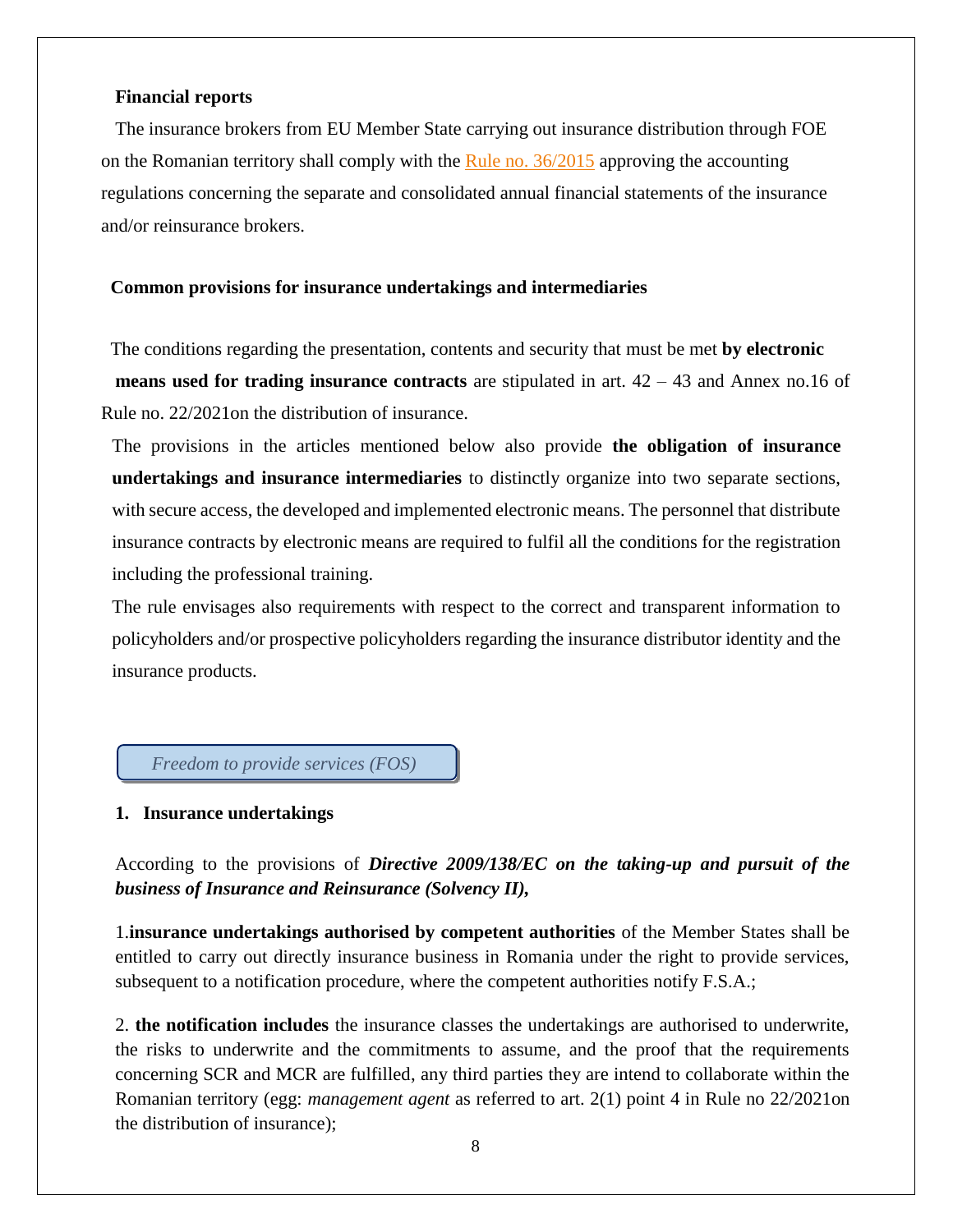3. the conditions under which the undertakings underwrite risks from class 10;

4. **F.S.A. cooperates with the competent authorities from the other Member States** in order to get more information on the notified entities,

5. *FSA may require from the management agent*, information and data necessary for the supervisory process (referred to art. 49 (4) of *Rule no 22/2021 on the distribution of insurance*).

#### **Petitions received by FSA**

According to **Rule [no. 18/ 2017](https://asfromania.ro/uploads/articole/attachments/6123837310110715630737.pdf) on the procedure for the settlement of petitions regarding the activity of insurance and reinsurance companies and insurance brokers**, FSA receives complaints irrespective of whether the complaints involve national insurance undertakings, Intermediaries, Ancillary Intermediaries or insurance undertakings, Intermediaries or Ancillary Intermediaries from different Member States who have notified their insurance distribution activities on the Romanian territory.

 FSA cooperates with other national competent authorities from the Home Member States of those reported entities in order to communicate a response to the claimants.

## **2. Insurance intermediaries and ancillary insurance intermediaries**

According to the provisions of *Directive 2016/97/EC on insurance distribution (IDD)*, **any insurance intermediary or ancillary insurance intermediary** that has been registered by a competent authority of an EU Member State shall be entitled to carry out insurance distribution business on the territory of Romania under the right of establishment, after the competent authority notifies FSA.

Chapter VI of the **Law no. 236/2018** stipulates the conditions that shall be fulfilled by the local insurance intermediaries or ancillary insurance intermediaries who intends to carry on business within the territory of another Member State (art. 19, art. 23(2)), and also by foreign entities who intends to carry on business within Romanian territory (art. 20, art. 23(1)and (3)) and the methods of notification and communication of information between notified entities and the authorities of Home and Host Member States.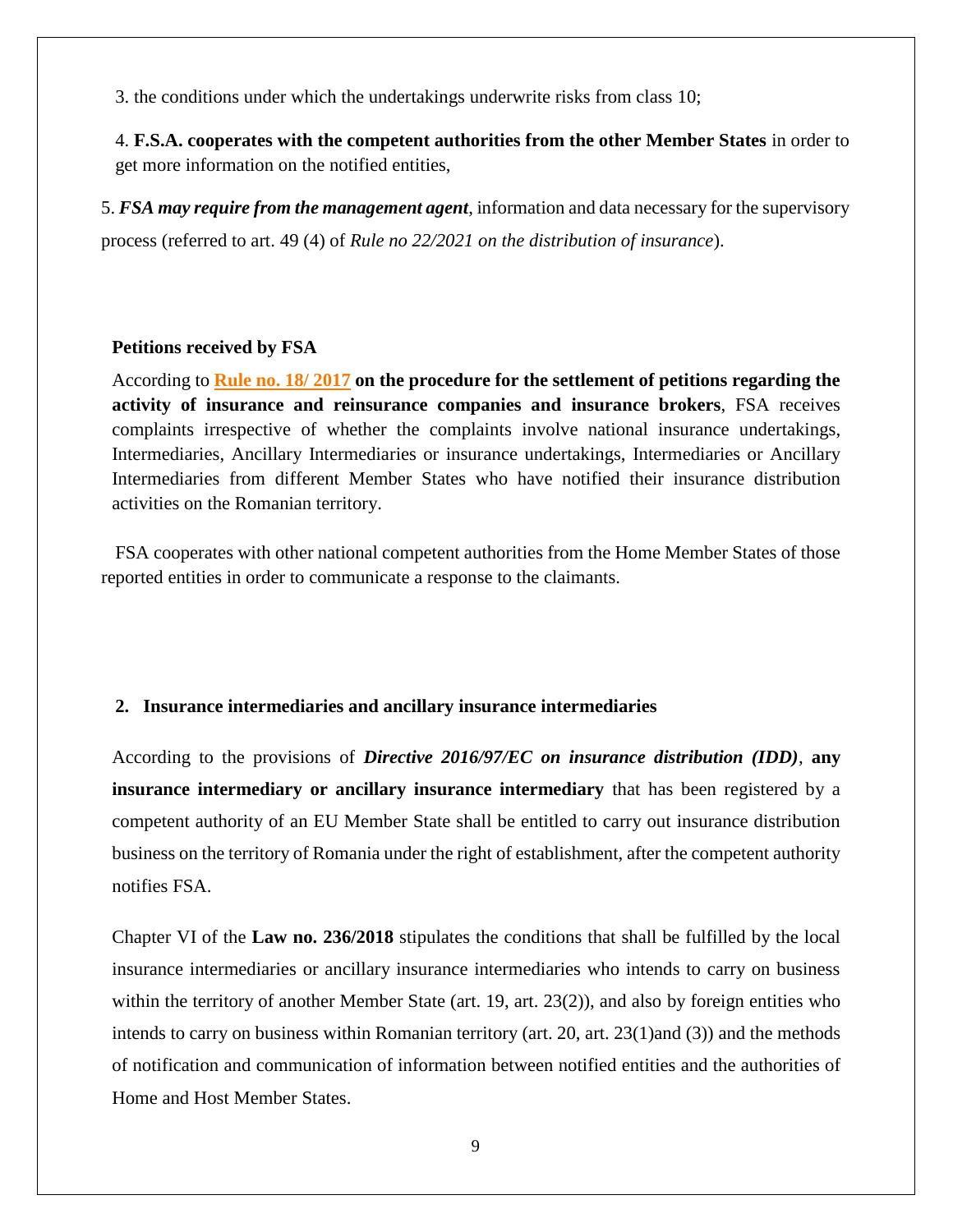The notification to FSA contains:

- name/address of the intermediary or ancillary intermediary and, if applicable, the registration number;

- the category of intermediary and, where applicable, the name of any insurance or reinsurance undertaking represented;

- the relevant classes of insurance, if applicable;

- any other information, if FSA considers necessary, for reasons of consumer protection.

**Supplementary to the standard notification,** according to art. 7(2), FSA **may** require to notified entities that operate in Romania, **necessary information and documents** for the protection of policyholders, and also to verify the compliance of the applicable national legislation by the entities.

**The above information is also mandatory to be sent to the competent authority of Home Member State by any insurance intermediary or ancillary insurance intermediary registered in another Member State who intends to carry out insurance distribution business on the territory of Romania under the freedom to provide service.**

 The data to be provided by the competent authority of the Home Member State of the notified intermediary to FSA. are stipulated in the art. 46-47 and 51 of Rule no.22/2021.

#### **Petitions received by FSA**

According to Rule **[no. 18/ 2017](https://asfromania.ro/uploads/articole/attachments/6123837310110715630737.pdf) on the procedure for the settlement of petitions regarding the activity of insurance and reinsurance companies and insurance brokers**, FSA receives complaints irrespective of whether the complaints involve national insurance undertakings, Intermediaries, Ancillary Intermediaries or insurance undertakings, Intermediaries or Ancillary Intermediaries from different Member States who have notified their insurance distribution activities on the Romanian territory.

 FSA cooperates with other national competent authorities from the Home Member States of those reported entities in order to communicate a response to the claimants.

*Motor Third Party Liability*

In case an insurance undertaking intends to directly cover or to cover through a branch, MTPL risks of Class 10, FSA shall require that insurance undertaking to submit also the name and the of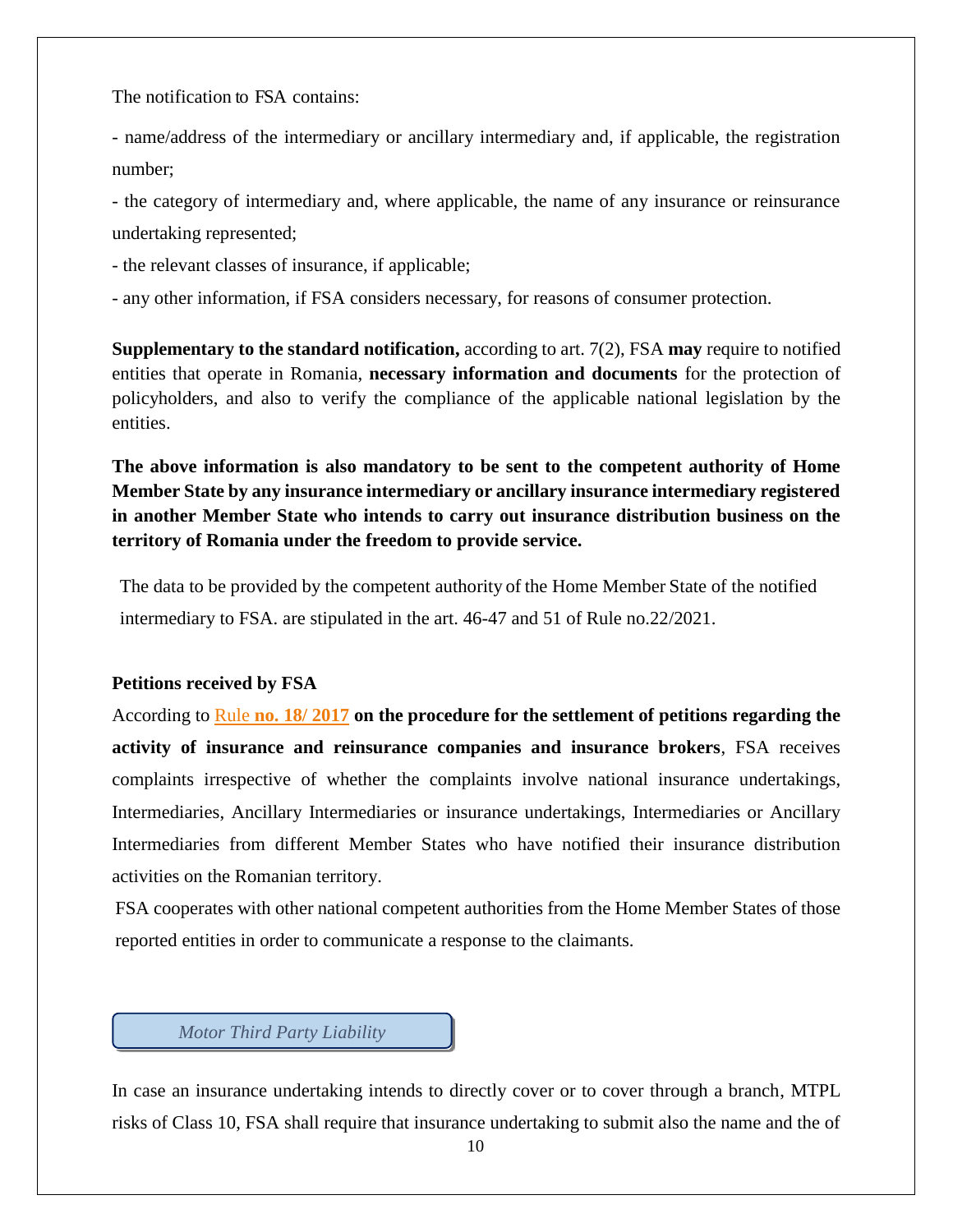the claims representative appointed on the Romanian territory, as referred to in Art. 21(1) g) of the Law no. 237/2015 and the declaration that confirms it has become a member of BAAR (Romanian Motor Insurers' Bureau). It is also informed about the financial contribution that should be paid to BAAR, calculated based on the gross premiums earned or number of risks covered within the territory of Romania.

Provisions regarding the compulsory MTPL insurance are also included in the [Law no.132/2017](https://asfromania.ro/en/legislation/sectorial-legislation/insurance-reinsurance-market/primary-legislation-csa/5921-law-no-132-2017) It regulates the MTPL insurance and the operation of BAAR and it provides the territorial limits of the MTPL insurance, the obligation to have such insurance, terms of the insurance contracts, covered risks, exceptions from the payment of claims, the amount of compensation, the establishment of the premium tariffs, settlement of claims, claims representatives, direct compensation etc.

The Rule no. [20/2017](https://asfromania.ro/en/legislation/sectorial-legislation/insurance-reinsurance-market/secondary-legislation-csa/rules-csa/6014-rule-no-20-2017-on-motor-vehicle-insurance-in-romania) on motor insurance in Romania provides the conditions for pursuing MTPL insurance in Romania, the insurance contract terms, the covered risks and exclusions, the claims and the payment of claims, bonus-malus system.

The [Rule no.22/2017](https://asfromania.ro/en/legislation/sectorial-legislation/insurance-reinsurance-market/secondary-legislation-csa/rules-csa/6040-rule-no-22-2017-on-the-methodology-of-calculation-by-the-asf-of-reference-tariffs-for-the-compulsory-motor-third-party-liability-insurance-for-third-party-damage-caused-by-vehicle-and-tramway-accidents) on the reference tariffs for MTPL regulates the methodology of calculation of reference tariffs for the compulsory motor third party liability insurance for third-party damage caused by vehicle and tram accidents.

The BAAR Procedure, approved through ASF Decision, regarding the handling by the Romanian Motor` Insurers Bureau of the MTPL high-risk insureds. The Procedure establishes a common and effective framework for the activities performed by BAAR towards allocating the high-risk MTPL insureds to an MTPL insurance company.

## *Suretyship*

The [Rule no. 32/2021](https://www.asfromania.ro/uploads/articole/attachments/61c305d224afd690281257.pdf) regarding suretyship insurance governs:

 a) the general framework regarding the categories of suretyship insurance whose object is to guarantee the fulfilment by the insurance undertaking of his obligations towards a beneficiary, arising from a basic obligatory report in the form of a contract concluded between them or regulated by law, and reparation, within the limit of the insured amount, of the damages suffered by the beneficiary as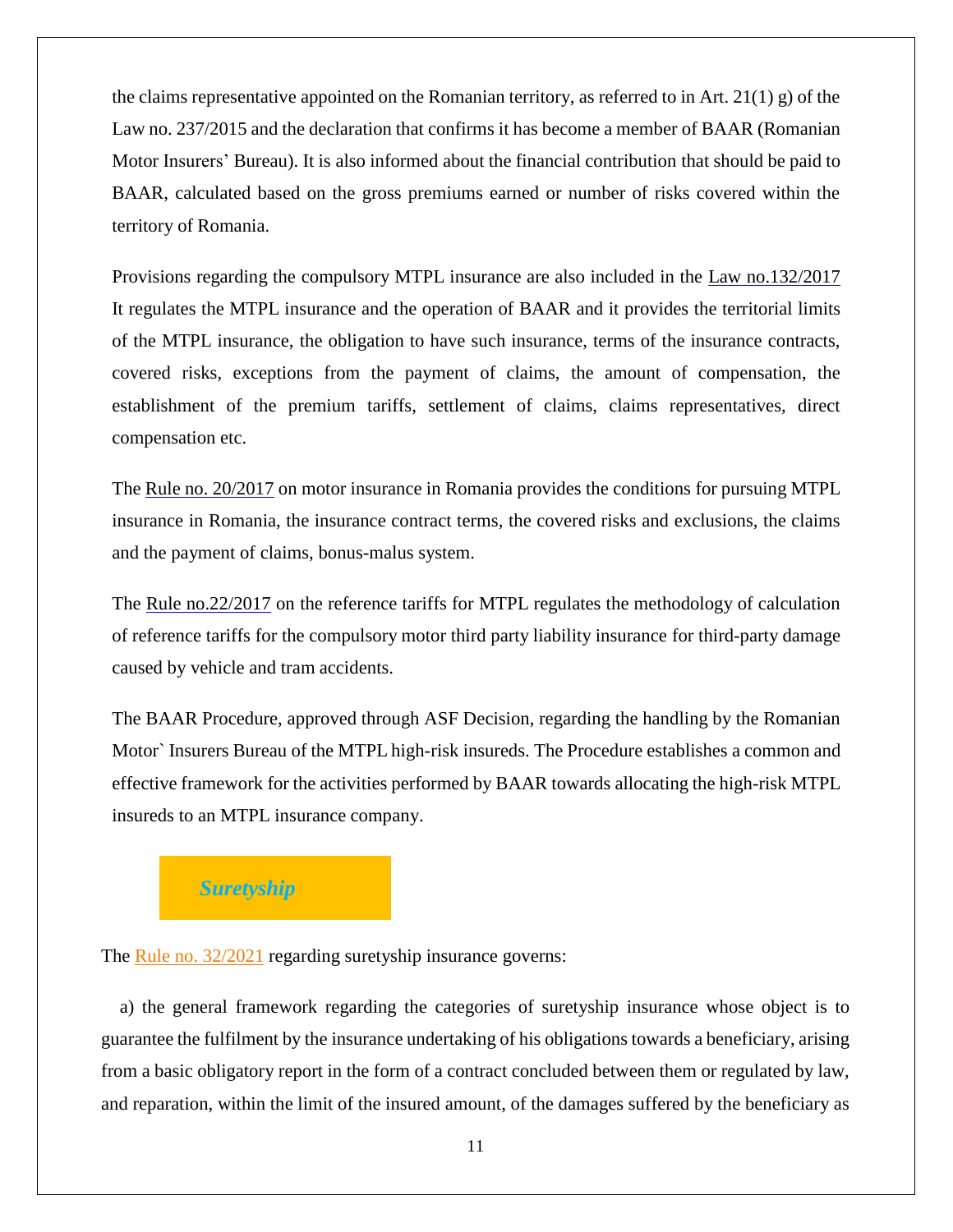a result of the insured's non-fulfilment of the respective obligations;

b) minimum requirements for underwriting the risks related to suretyship insurance.

(Romanian version)

*Complementary legislation*

Besides the specific legislation for the insurance sector, there are other legal acts including provisions with impact on the activity performed on the Romanian insurance market.

*Consumer protection*

**Law no. 363/2007** *(Romanian version)* on fighting against [unfair practices of traders and](http://www.anpc.gov.ro/anpcftp/anpc_junior/legea_363_2007.pdf)  [compliance with EU](http://www.anpc.gov.ro/anpcftp/anpc_junior/legea_363_2007.pdf) [Regulations on consumer protection](http://www.anpc.gov.ro/anpcftp/anpc_junior/legea_363_2007.pdf) provides principles related to unfair and misleading commercial practices and potential sanctions for the providers.

[Government Ordinance no. 85/2004](http://www.cdep.ro/pls/legis/legis_pck.htp_act?ida=51733) concerning consumers protection in relation to the conclusion and performance of distance financial services contracts provides the conditions that should be observed in case of concluding distance contracts for financial services, including insurance contracts. These include the information to be communicated to the potential consumer related to the provided services, prices and other expenses, clauses, cancelation of the contracts and litigations. *(Romanian version)*



**[Law no. 287 of 2009](http://www.cdep.ro/pls/legis/legis_pck.htp_act?ida=90254)** regarding the Civil Code *(Romanian version)*

Civil rights and freedoms of natural and legal persons are protected and guaranteed by law.

Title IV – Legal body of the [Civil Code](http://legislatie.just.ro/Public/DetaliiDocument/175630) includes six chapters that covers aspects related to settingup, registration, functioning, dissolution and liquidation of the legal entities.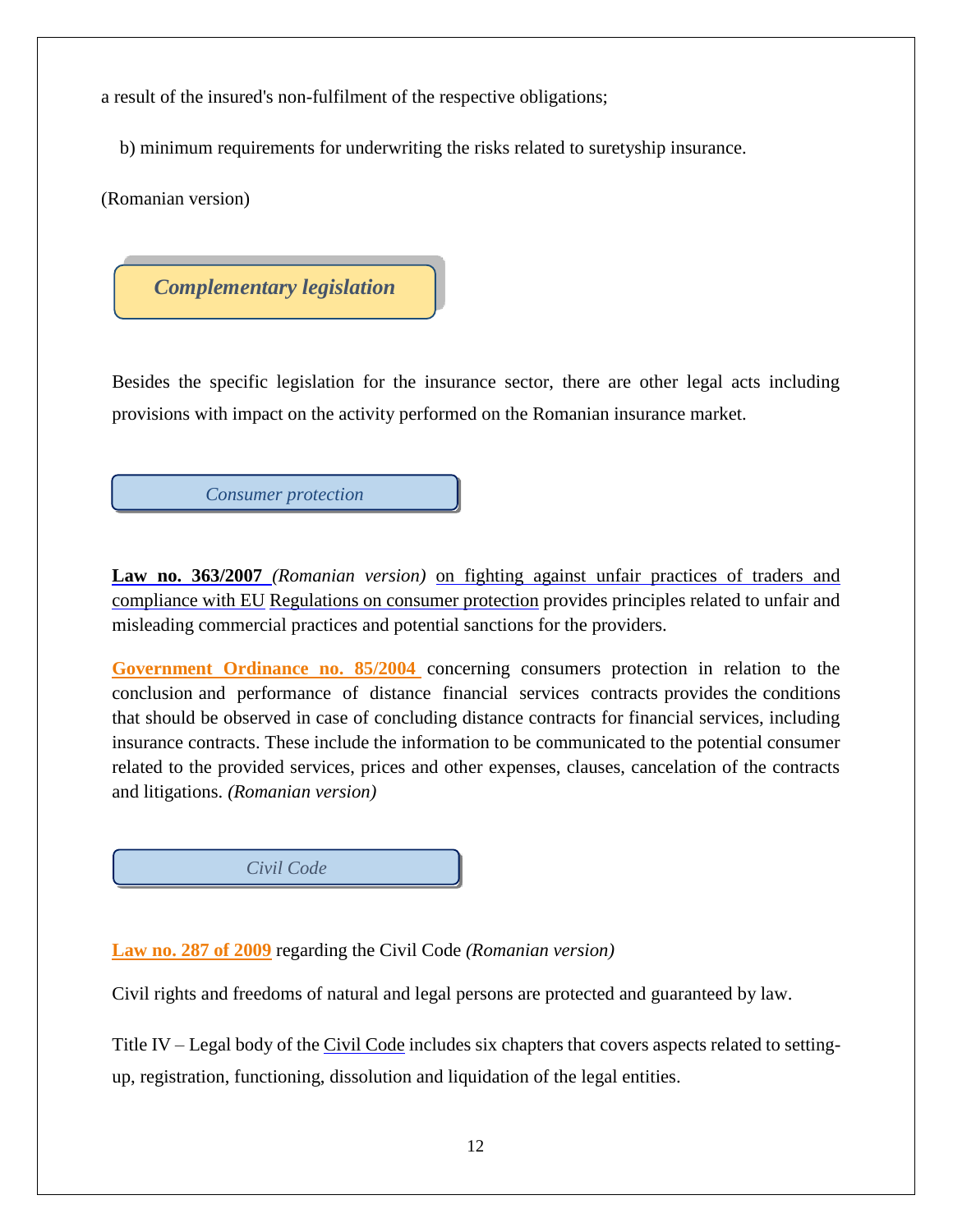Chapter XVI – Insurance contract describes the elements of an insurance contract (parties, subject of the contract, covered risks, validity of the contract, insurance premiums, insured sum). Also, this chapter provides a short description of the main category of insurance, such as property, credits and guarantees, civil liability, personal insurance and reinsurance.

*Labor Code*

## **[Law no. 53 of 2003](http://www.mmuncii.ro/j33/images/Documente/Legislatie/2018/2018-04-13_legea-53din2003-republicata-Codul_Muncii.pdf)** regarding the Labour Code *(Romanian version)*

The [Labour Code](http://www.mmuncii.ro/pub/imagemanager/images/file/Legislatie/LEGI/LEGE_53-2003R.pdf) regulates the regime of working contracts for Romanian or foreign citizens hired on the Romanian market with a working contract, stipulating the normal duration of working time, the minimum gross income, working conflicts management and any other aspects related to working reports.

*Registry of Commerce*

 **Law no. 31 of 1990** on companies

 **Law no. 26 of 1990** on trade register

## *<https://www.onrc.ro/index.php/en/legislation/national-legislation#Legi>*

 [Law no.31/1990](http://www.onrc.ro/index.php/ro/legislatie) stipulates the main categories of companies operating on the Romanian market, describing their way of setting-up, registration and functioning.

[Law no.26/1990 i](http://www.onrc.ro/index.php/ro/legislatie)ncludes provisions related to the categories of natural and legal persons that have the obligation to be registered in the Registry of Commerce and the necessary documents and information in order to do that.

Article 37 stipulates that "*The name of a Romanian branch of a foreign company should include also the mention of the foreign headquarter*."